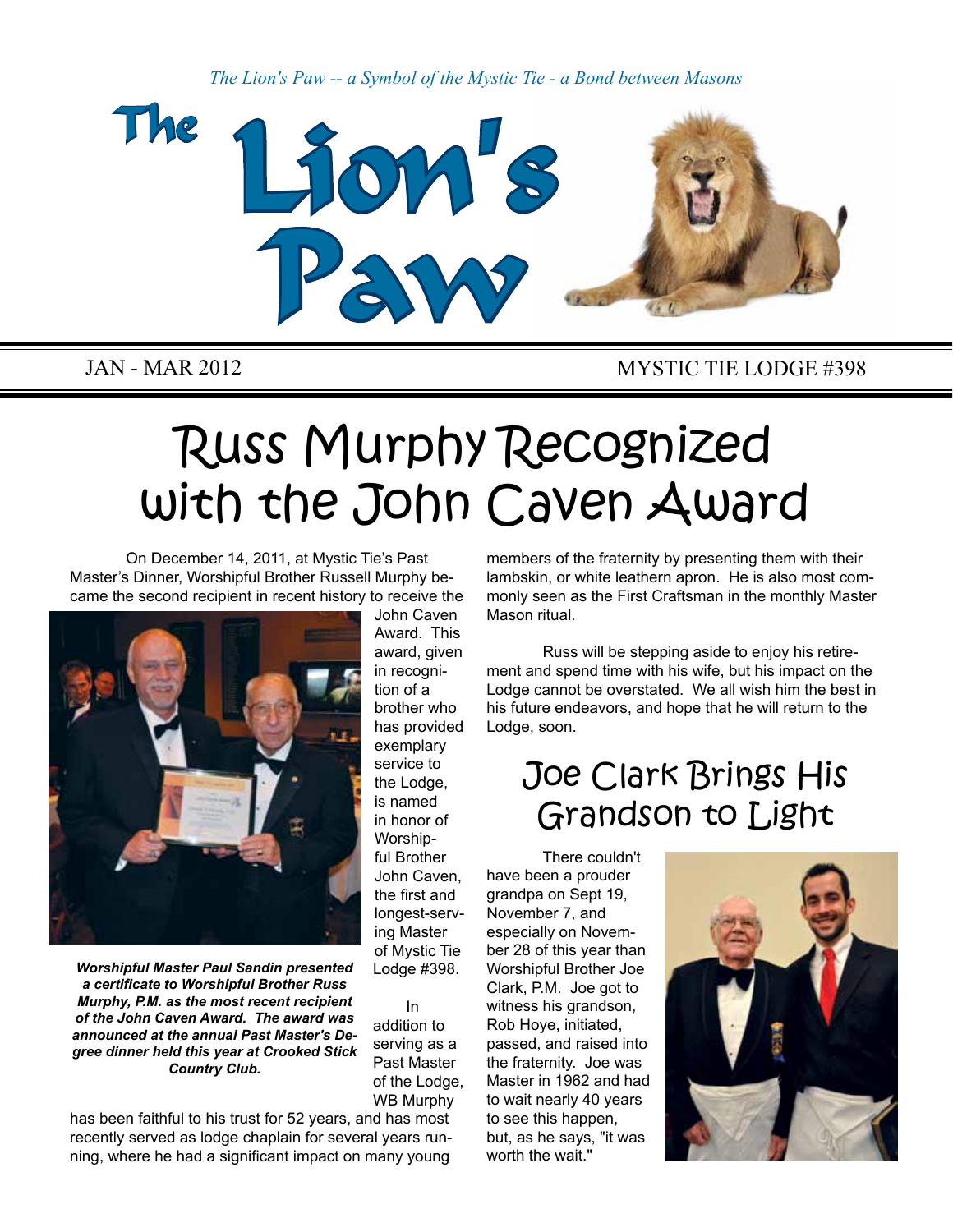### **The Mystic Tie "LION'S PAW"**



*Past Masters and other Brethren assembled in the Men's Card Room at Crooked Stick Country Club on December 14 for a dinner celebrating the successful completion of the Past Master's Degree by WM-elect Ronnie Jones.*

My experience at Mystic Tie Lodge is a journey that I will never forget and will cherish the rest of my life. When I started through the chairs, I did not know much about what I was getting myself into. As time goes by, I found out that this is going to be something special for me, and will help me grow personally. I have met a lot of good people within our Lodge and from other Lodges who share a common goal of doing good for the fraternity as a whole.

December 14, 2011 was our annual Past Masters Degree Dinner held at Crooked Stick Country Club in Carmel. It is a dinner where the Past Masters, and Officers Line have dinner at the WM-elect's choice. The staff at Crooked Stick have done a wonderful job of making us feel welcome and providing us with an excellent dinner. A big 'thank you' to Chip Mong, PM for his help in making this possible.

*~~Ronnie Jones, Worshipful Master-elect*

**Mystic Tie Lodge #398 5868 E 71st St - #E-115 Indianapolis IN 46220**

 *Change Service Requested*



The Lion's Paw is published three times each year by Mystic Tie Lodge #398, 5868 E 71st St - #E-115, Indianapolis, IN 46220 • (317) 443-0052, and is intended to amplify upcoming events contained in the Trestle Board and report on past events and other articles of general interest in the Lodge. Signed comments and suggestions are welcomed and will be printed as space allows.

> Worshipful Master - Elect Ronald S Jones Editor Jerry B Collins, PM

> > NONPROFIT ORG. U.S. Postage PAID Indianapolis, IN PERMIT NO. 126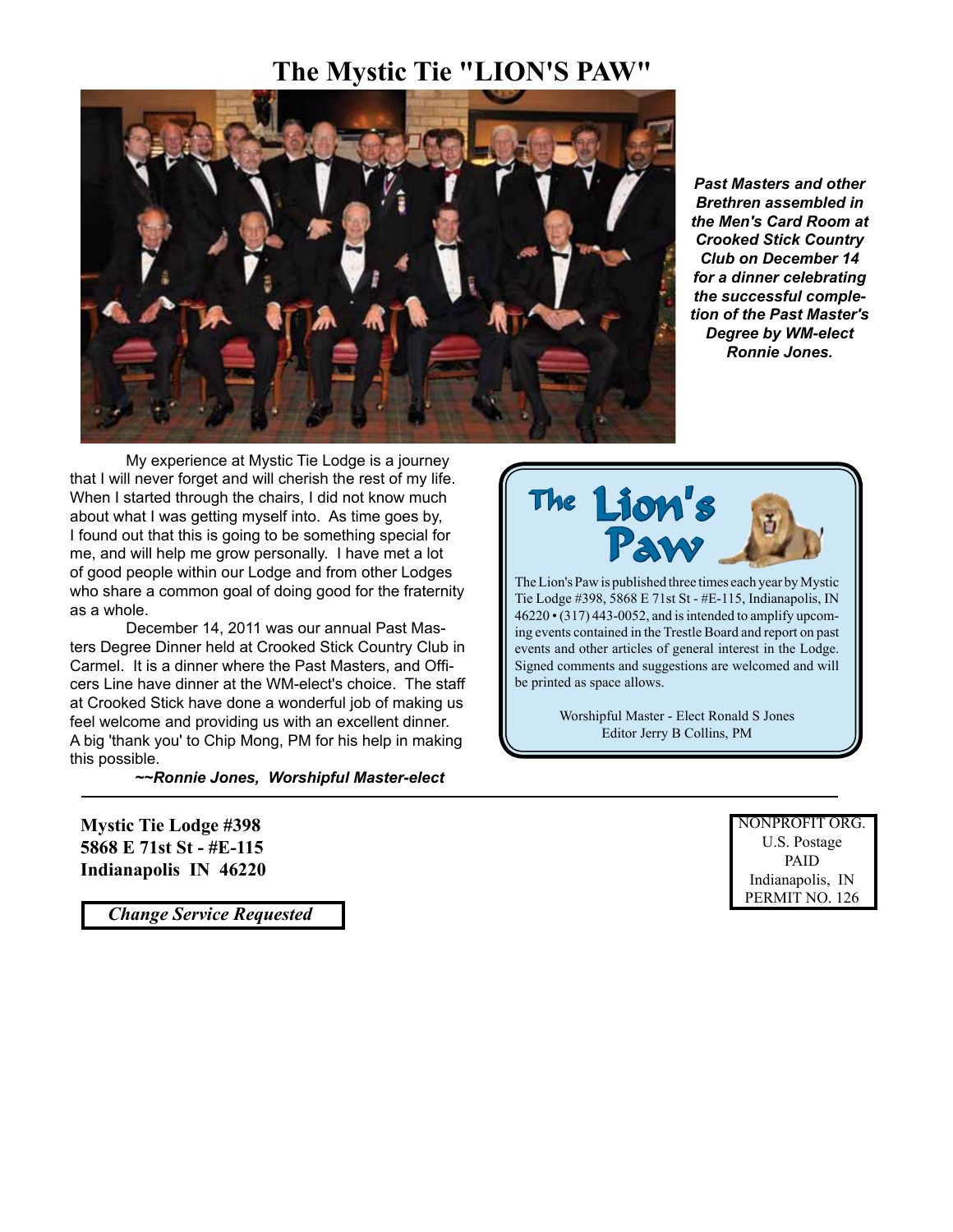### **Mystic Tie Lodge #398**

**Free and Accepted Masons Chartered May 25, 1869 525 N. Illinois St. Indianapolis IN 46204 Temple Phone 317-443-0052 web-site: mystictie398.indianafreemasons.com e-mail: mystictie398@att.net**



**Ronald S. Jones Worshipful Master** 

**Thomas D. Everman, PM Treasurer** C: 414-4993 tdeverman@aol.com

**Bradley K. Keen Senior Deacon** 

Cecil A. Taylor, II, PM Tyler

C: 442-3022 ronaldjones7149@att.net

**Robb G. Spears Senior Warden** C: 510-4131 rspears21@comcast.net

**Jack Razumich Junior Warden** C:  $462-3464$  john@bjrlegal.com

**Jerry B. Collins, PM Secretary** C: 443-0052 mystictie398@att.net

C: 847-0477 bkkeen@aol.com

**David G. Mobley Junior Deacon** H: 859-1321 dmobley@dwd.in.gov

**Robert G. James, PM Chaplain** C:  $501-5211$  rg33james@yahoo.com

**Jody F. Fedor Senior Steward** C: 657-5928 jodyfedor@sbcglobal.net

 **Junior Steward**

H: 257-0311 ctaylor@mibor.net

#### **TRUSTEES**

**Thomas Everman, PM** 317-788-4137 **Christopher Cox, PM** 317-570-9350 **Michael St. Pierre, PM** 317-881-1234

#### **THE DESIGNS ON THE MASTER'S TRESTLEBOARD January**

| Fri Jan 6  | <b>Officer Installation</b> | 6 pm              |
|------------|-----------------------------|-------------------|
| Mon Jan 9  | <b>Stated Meeting</b>       | 7 pm              |
| Mon Jan 16 | Called Meeting - Degree     | $6:30 \text{ pm}$ |
| Mon Jan 23 | MM Degree                   | 4 pm              |
|            | Dinner & Award of Gold      | $6:30 \text{ pm}$ |

#### **February**

| Mon Feb 6  | Called Meeting - Degree | $6:30 \text{ pm}$ |
|------------|-------------------------|-------------------|
| Mon Feb 13 | <b>Stated Meeting</b>   | 7 pm              |
| Mon Feb 20 | Called Meeting - Degree | $6:30 \text{ pm}$ |
| Mon Feb 27 | MM Degree               | 4 pm              |
|            | Dinner & Award of Gold  | $6:30 \text{ pm}$ |

#### **March**

| Mon Mar 5  | Called Meeting - Degree | $6:30 \text{ pm}$ |
|------------|-------------------------|-------------------|
| Mon Mar 14 | <b>Stated Meeting</b>   | 7 pm              |
| Mon Mar 21 | Called Meeting - Degree | $6:30 \text{ pm}$ |
| Mon Mar 28 | MM Degree               | 4 pm              |
|            | Dinner & Award of Gold  | $6:30 \text{ pm}$ |

#### **2012 COMMITTEES**

**AUDITING**: Chris Cox, PM, Tom Scamahorn, PM, Tom Everman, PM, Chad Wining

**CRAFT**: Pete Mohr, PM (828-5176)

**FUNERAL ARRANGEMENTS AND SERVICES**: Jerry Collins, PM (443-0052)

**HOUSE**: Jack Razumich

**MASONIC HOME AMBASSADOR**: Bob Danielson, PM

**MENTOR SYSTEM/DEGREE SCHEDULING**: Jack Razumich (462-3464)

**PETITIONS & INVESTIGATIONS**: Robb Spears (510-4131)

**TEMPLE BOARD REPRESENTATIVE**: Chip Mong, PM

**WEBMASTER**: Robb Spears (510-4131)

### Tidings from the East

Brethren,

Another year has come and gone, my how time flies. I realize more often the older you get the faster the time goes. The one thing that I enjoy is the brotherhood we have



at Mystic Tie. I want to encourage everyone to come back to Lodge when you can. We have a great line of Officers and I encourage you to come out and support them. If you are interested in doing a part in the Master Mason Degree just let us know. Pete Mohr will be Craft Chairman this year.

In November our Ante Room Beautification Project was completed just prior to our Annual Past

Master's Night. The walls were repaired and a fresh coat of paint was done. Our former Social Room will house the new Indiana Masonic Museum and should open to the public sometime this year. We also received a donation of a nice wooden display case from Most Worshipful Rick Elman PGM. He assured us if we gave it a good home and took good care of it we could keep it.

I plan on continuing our outreach programs for the VA and IPS School 114. This year we will be again collecting socks and toiletries for the VA and school supplies or donations to School 114. You can drop off your donations at Lodge at your convenience. Our Brother Brad Keen alerted us to this need and it has been a very worthwhile project to the Lodge. We have recently donated a Laptop and Desktop computer to School 114. The Lodge also donated an additional \$250 to go towards buying supplies to the School . This is an ongoing project for both causes and if you would like to donate anything it would be greatly appreciated.

With the Winter months upon us, come out and support your lodge. Come to a Stated Meeting or help participate in Degree work. It is very impressive upon a candidate when he is brought to light with several brothers in line to show support. With that said, if you have an idea or would like to participate in a project just let us know. We will be glad to hear from you.

One thing to remember when it comes to a volunteer organization like ours is you get out of it what you put into it. You can make a difference.